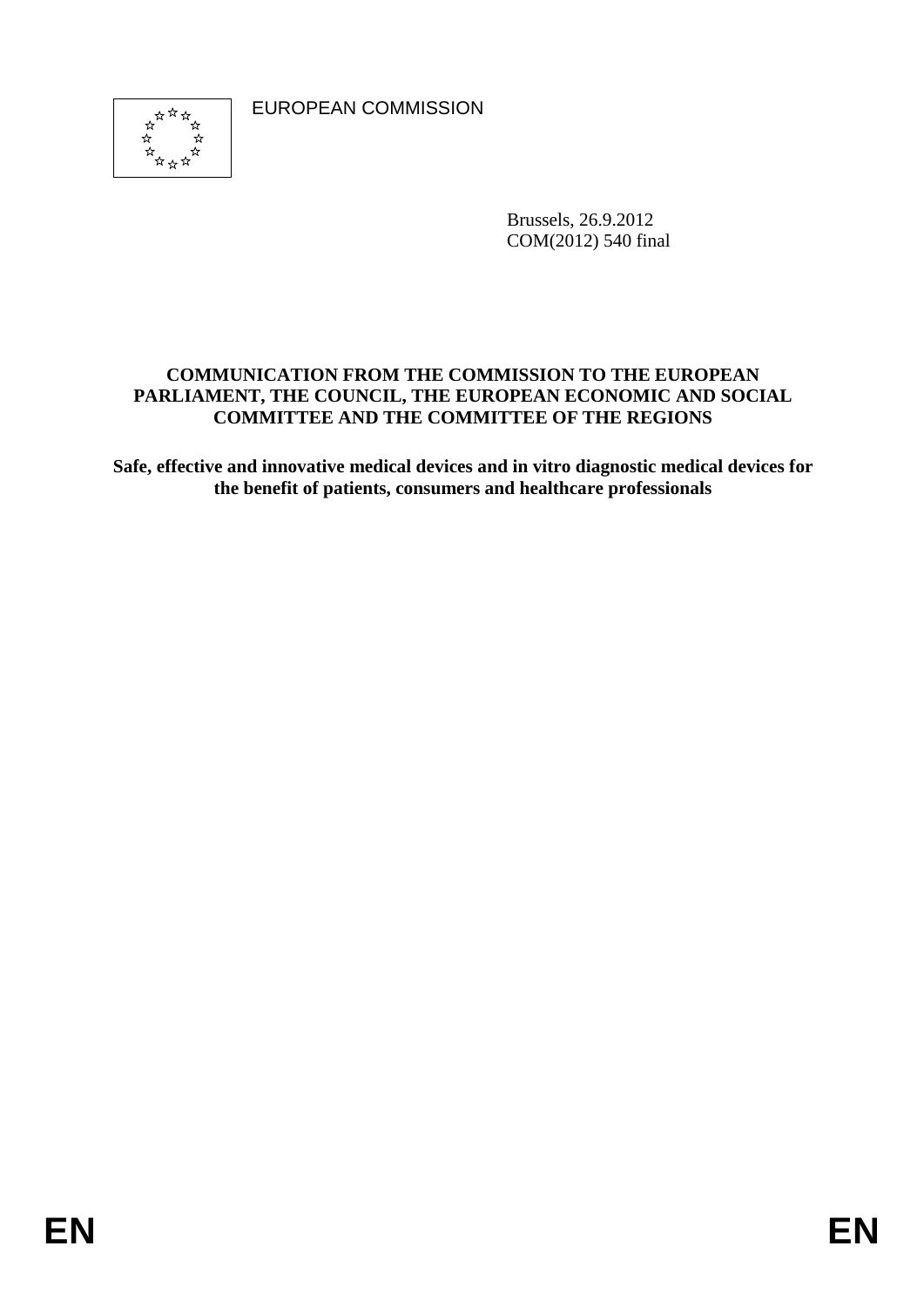#### **COMMUNICATION FROM THE COMMISSION TO THE EUROPEAN PARLIAMENT, THE COUNCIL, THE EUROPEAN ECONOMIC AND SOCIAL COMMITTEE AND THE COMMITTEE OF THE REGIONS**

#### **Safe, effective and innovative medical devices and in vitro diagnostic medical devices for the benefit of patients, consumers and healthcare professionals**

# **TABLE OF CONTENTS**

| 1.     |                                                                                       |
|--------|---------------------------------------------------------------------------------------|
| 2.     |                                                                                       |
| 2.1.   | The legislation $\_\$ a foundation for safe, effective and innovative medical devices |
| 2.2.   | The need to restore patients', consumers' and healthcare professionals' confidence  4 |
| 2.3.   |                                                                                       |
| 2.4.   |                                                                                       |
| 3.     |                                                                                       |
| 3.1.   | The medical device and in vitro diagnostic medical devices sectors —key drivers for   |
| 3.2.   | Medical devices and in vitro diagnostic medical devices support smart growth 8        |
| 3.2.1. |                                                                                       |
| 3.2.2. |                                                                                       |
| 3.3.   | Medical devices and in vitro diagnostic medical devices support sustainable growth 9  |
| 3.4.   | Medical devices and in vitro diagnostic medical devices support inclusive growth  9   |
| 4.     |                                                                                       |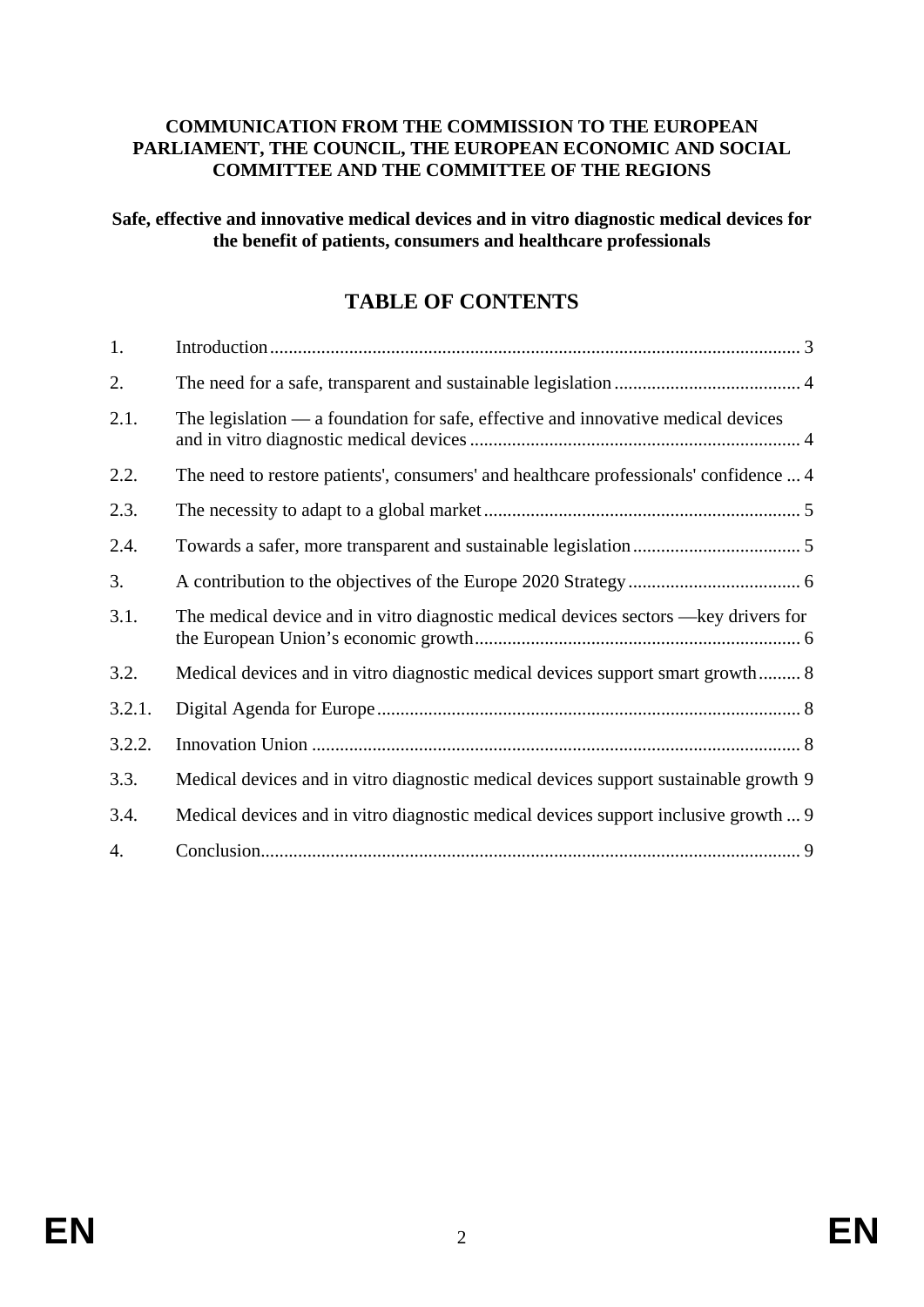### <span id="page-2-0"></span>**1. INTRODUCTION**

This Communication, together with the two proposed Regulations to revise the European Union legislation on medical devices<sup>1</sup> and *in vitro* diagnostic medical devices<sup>2</sup>, constitutes a response to the Council Conclusions on innovation in the medical device sector adopted on 6 June  $2011<sup>3</sup>$  and to the European Parliament Resolution on defective silicone breast implants adopted on 14 June  $2012^4$ . Both the Council and the European Parliament have pointed to the necessity to adapt the medical device legislation to the needs of tomorrow with the aim to achieve a suitable, robust, transparent and sustainable regulatory framework. Such framework should be central to fostering the development of safe, effective and innovative medical devices and *in vitro* diagnostic medical devices, for the benefit of European patients, consumers and healthcare professionals.

Health is indeed central to people's lives. It is ranked among the top priorities and concerns of European citizens. The right of access to safe products and quality healthcare services is also one of the most fundamental rights.

Demographic and societal changes, coupled with scientific progress, have been transforming healthcare delivery models and the innovation process significantly in recent decades. This will certainly continue to be the case.

The needs, roles, knowledge and expectations of patients, consumers and healthcare professionals have evolved considerably. It is estimated that, in 2060, there will be twice as many Europeans aged 65 or over  $(152.6 \text{ million in } 2060 \text{ compared to } 87.5 \text{ million in } 2010)^5$ . An ageing population and changes in lifestyle will lead to an important evolution in disease patterns, with an increasing prevalence of chronic, and often multiple, diseases, such as cancer, diabetes, heart diseases, respiratory conditions, stroke, dementia and depression. In 2010, over one-third of Europe's population was estimated to have developed at least one chronic disease<sup>6</sup>.

These changes come at a time of constantly increasing pressure on healthcare budgets, exacerbated by the recent global economic and financial crisis, and a steady decline in the number of healthcare professionals<sup>7</sup>.

In this evolving and challenging context, medical devices and *in vitro* diagnostic medical devices will be of increasing importance to public health and medical care.

It is therefore essential to create the right conditions for safe, effective and innovative medical devices and *in vitro* diagnostic medical devices to deploy within a secured and wellfunctioning internal market, while duly taking into account the peculiarities of each of these

<sup>1</sup> Medical devices include products such as sticking plasters, contact lenses, dental filling materials, x-ray machines, pacemakers, breast implants or hip replacements.<br><sup>2</sup> *In vitro* diagnostic medical devices include products such as devices used to ensure the safety of blood

transfusion (*e.g.* blood grouping), detect infectious diseases (*e.g.* HIV), monitor diseases (*e.g.* diabetes) and perform blood chemistry (*e.g.* cholesterol measurement)

OJ C 202, 8.7.2011, p. 7 4

P7\_TA(2012)0262

<sup>5</sup> European Economy report - The 2012 Ageing Report: Underlying Assumptions and Projection Methodologies to be found at:

http://ec.europa.eu/economy\_finance/publications/european\_economy/2011/pdf/ee-2011-4\_en.pdf

The future of healthcare in Europe — A report from the Economist Intelligence Unit.

Green Paper on the European Workforce for Health, COM(2008) 725 final, 10.12.2008.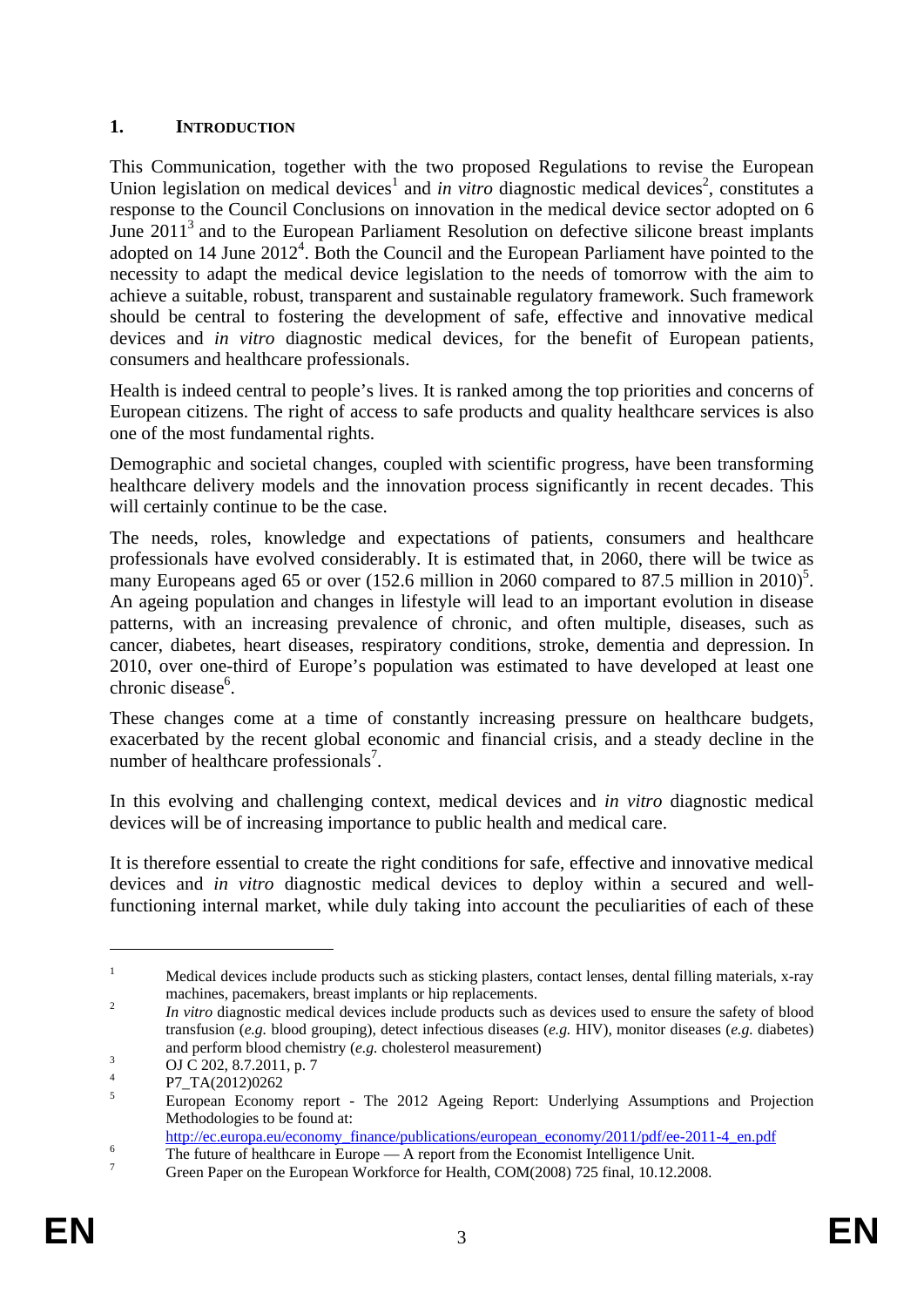sectors in their respective Regulation. These are a prerequisite to ensuring the highest level of health protection that patients, consumers and healthcare professionals are entitled to expect. They are also vital to meet future demographic, societal and scientific challenges, improve European industry competitiveness, and thus achieve the smart, sustainable and inclusive growth that is so central to Europe 2020 Strategy.

### <span id="page-3-1"></span><span id="page-3-0"></span>**2. THE NEED FOR A SAFE, TRANSPARENT AND SUSTAINABLE LEGISLATION**

#### **2.1. The legislation — a foundation for safe, effective and innovative medical devices and** *in vitro* **diagnostic medical devices**

Appropriate legislation is fundamental to ensuring the highest level of health protection and effective innovation. It is also necessary for the good functioning of the internal market, which represents a major source of growth and jobs, and the effectiveness of European Union's external trade.

Appropriate legislation shall:

- give patients, consumers and healthcare professionals confidence in the devices they might use every day;
- allow industry to bring safe, effective and innovative products to market quickly and efficiently;
- increase the ability of innovative companies to attract investors, estimate costs and anticipate procedures.

Over the last 20 years, the medical device and the *in vitro* diagnostic medical device Directives have, overall, provided for safe, reliable and high-performing products in the European Union. They have ensured the flexibility needed to take account of the diversity of devices and their short life-cycle, and have proven to be favourable frameworks for innovation and small to medium-sized enterprises.

This practice needs to be maintained and developed further.

Translating discoveries and inventions into safe, effective and innovative devices that can reach patients, consumers and healthcare professionals in a timely manner is of the utmost importance, first of all for public health, but also for economic growth, the development of these sectors, their competitiveness and the jobs they create.

#### <span id="page-3-2"></span>**2.2. The need to restore patients', consumers' and healthcare professionals' confidence**

Confidence and innovation must remain complementary and mutually supporting aspects of the promotion of public health.

Science evolves quickly in the areas of medical devices and *in vitro* diagnostic medical devices. In an internal market of 32 participating countries<sup>8</sup> that are subject to constant technological and scientific progress, important differences in interpreting and applying the rules have emerged, thus undermining the legislation's main objectives — the safety of devices and their free circulation within the internal market. Moreover, there are regulatory

<sup>8</sup>

EU Member States, EFTA countries and Turkey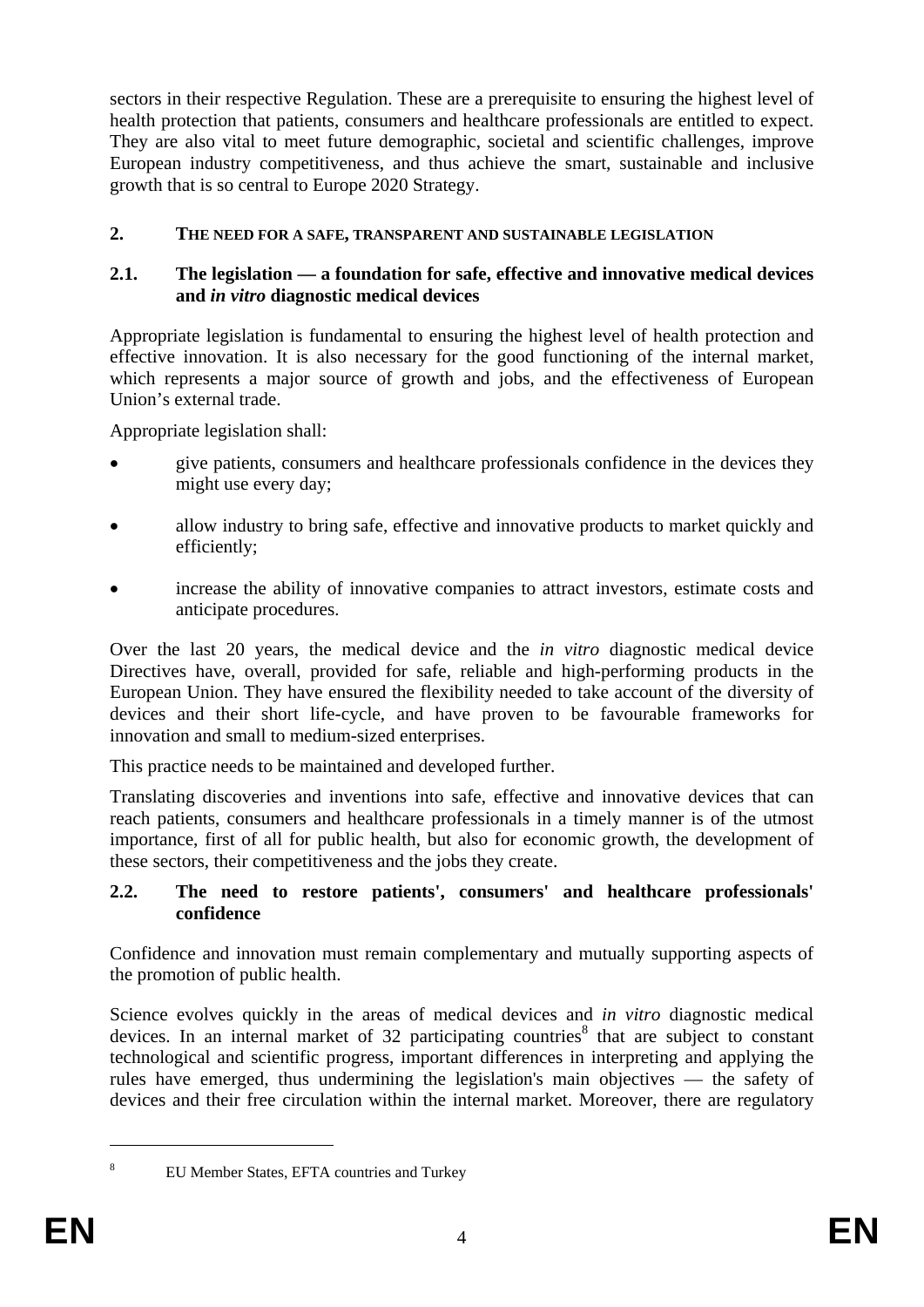gaps or uncertainties with regard to certain products. The regulatory system has also suffered from a lack of transparency and shortcomings in its implementation, in particular in the fields of market surveillance, vigilance and the functioning of notified bodies.

In addition, recent serious incidents involving medical implants (*e.g.* breast implants, metalon-metal hip replacements) have put patient safety at risk and have, without doubt, badly damaged the confidence of patients, consumers and healthcare professionals in the safety of the devices on which they may rely every day. These incidents have revealed further shortcomings of the current legislation, especially with regard to post-market controls.

<span id="page-4-0"></span>This calls for determined action.

### **2.3. The necessity to adapt to a global market**

The medical device and the *in vitro* diagnostic medical device markets have also become increasingly globalised. The European Union has, in the two last decades, encouraged regulatory convergence with its major trading partners (*i.e.* the United States, Canada, Australia and Japan) within the Global Harmonization Task Force<sup>9</sup> (GHTF), with the aim of ensuring the safety and the quality of devices, promoting technological innovation and facilitating international trade. The results of this international cooperation are being implemented not only in the participating jurisdictions, but also by many other countries that use the GHTF regulatory model as a blueprint for their national regulations. International cooperation will be strengthened further in the new International Medical Device Regulators Forum<sup>10</sup>, with a view to continue developing efficient and effective regulatory models for medical devices and *in vitro* diagnostic medical devices that protect and maximise public health and safety while being responsive to innovation. To the extent possible, guidance developed for medical devices and *in vitro* diagnostic medical devices at international level have been taken into account in the proposed Regulations, in particular in the fields of traceability, safety and performance requirements, risk classification and clinical evaluation This will contribute to promote the global convergence of regulations, ensure a high level of safety protection worldwide and facilitate international trade. In addition the proposed Regulations encourage the regulatory cooperation between European regulators and their counterparts outside the European Union.

### <span id="page-4-1"></span>**2.4. Towards a safer, more transparent and sustainable legislation**

Strengthening the legislation is a prerequisite for the European Union capacity to continue to ensure a high level of health protection, restore the confidence of patients, consumers and healthcare professionals, and foster innovation and competitiveness.

In particular, the proposed Regulations foresee:

- to amend and clarify the scope of the legislation, to take into account scientific and technological progress and respond to tomorrow's needs. It is extended to include, for example, implants for aesthetic purposes and clarified as regards genetic tests;
- to strenghten the supervision of the notified bodies by the Member States, in order to ensure that all bodies have the necessary competence to carry out the pre-market assessment of devices;

<u>.</u>

<sup>9</sup> <http://www.ghtf.org/><br>10 <http://www.imdrf.org/>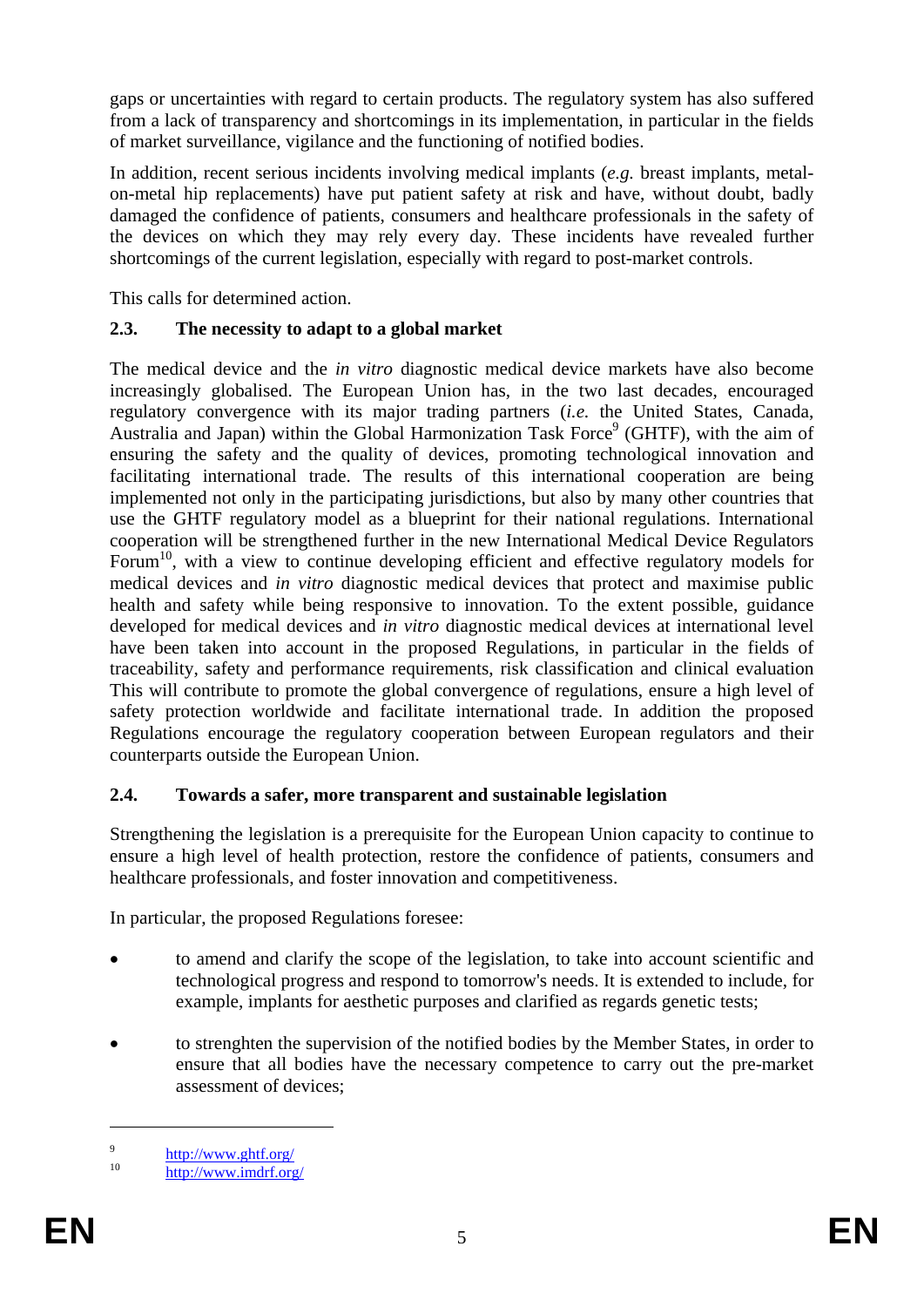- to guarantee the independency and the quality of pre-market assessment of devices, by clarifying and enhancing the position and powers of notified bodies vis-à-vis the manufacturers (*e.g.* regular checks on manufacturers, including unannounced factory inspections) and by providing an appropriate level of intervention of public authorities;
- to clarify the obligations and responsibilities of manufacturers, importers and distributors. This encompasses diagnostic services, internet sales and parallel trade;
- to ensure transparency, in particular through an expanded European database on medical devices and *in vitro* diagnostic medical devices partially accessible to the public. It will provide patients, healthcare professionals and the public at large with comprehensive information on products available on the EU market, enabling them to make better informed decisions;
- to increase devices traceability throughout the supply chain, by requiring that manufacturers, on a risk-based approach, fit their devices with a Unique Device Identifier (UDI). This will allow fast and effective measures in case of safety problems;
- to reinforce the rules governing clinical evaluation throughout the life of medical devices and *in vitro* diagnostic medical devices, to ensure patient and consumer safety;
- to strenghthen the provisions governing market surveillance and vigilance, allowing better coordination between authorities to ensure rapid and consistent responses to safety issues;
- to make the management of the system more robust through mechanisms of effective coordination between authorities, with scientific support by the Commission, in order to ensure a uniform and sustainable implementation of the future Regulations.

### <span id="page-5-0"></span>**3. A CONTRIBUTION TO THE OBJECTIVES OF THE EUROPE 2020 STRATEGY**

#### <span id="page-5-1"></span>**3.1. The medical device and** *in vitro* **diagnostic medical devices sectors —key drivers for the European Union's economic growth**

The medical device and the *in vitro* diagnostic medical devices sectors are estimated to comprise more than 500,000 products, covering a wide range of devices from simple bandages to the most sophisticated life-supporting devices. Medical devices and *in vitro* diagnostic medical devices play a crucial and complementary role in the diagnosis, prevention monitoring and treatment of diseases, the safety of the blood used in transfusions, and the improvement of the quality of life of people suffering from disabilities.

The medical device and *in vitro* diagnostic medical device sectors are characterised by a high degree of innovation, both incremental — once a device reaches the market, improvements may follow within 18 to 24 months — and breakthrough innovation.

The European Union has solid assets in the medical device and *in vitro* diagnostic medical devices fields and, without doubt, considerable potential to deliver growth. Not only the European Union has the largest market and some of the biggest companies in the world, but it also has an expanding ecosystem of innovative small to medium-sized enterprises, and even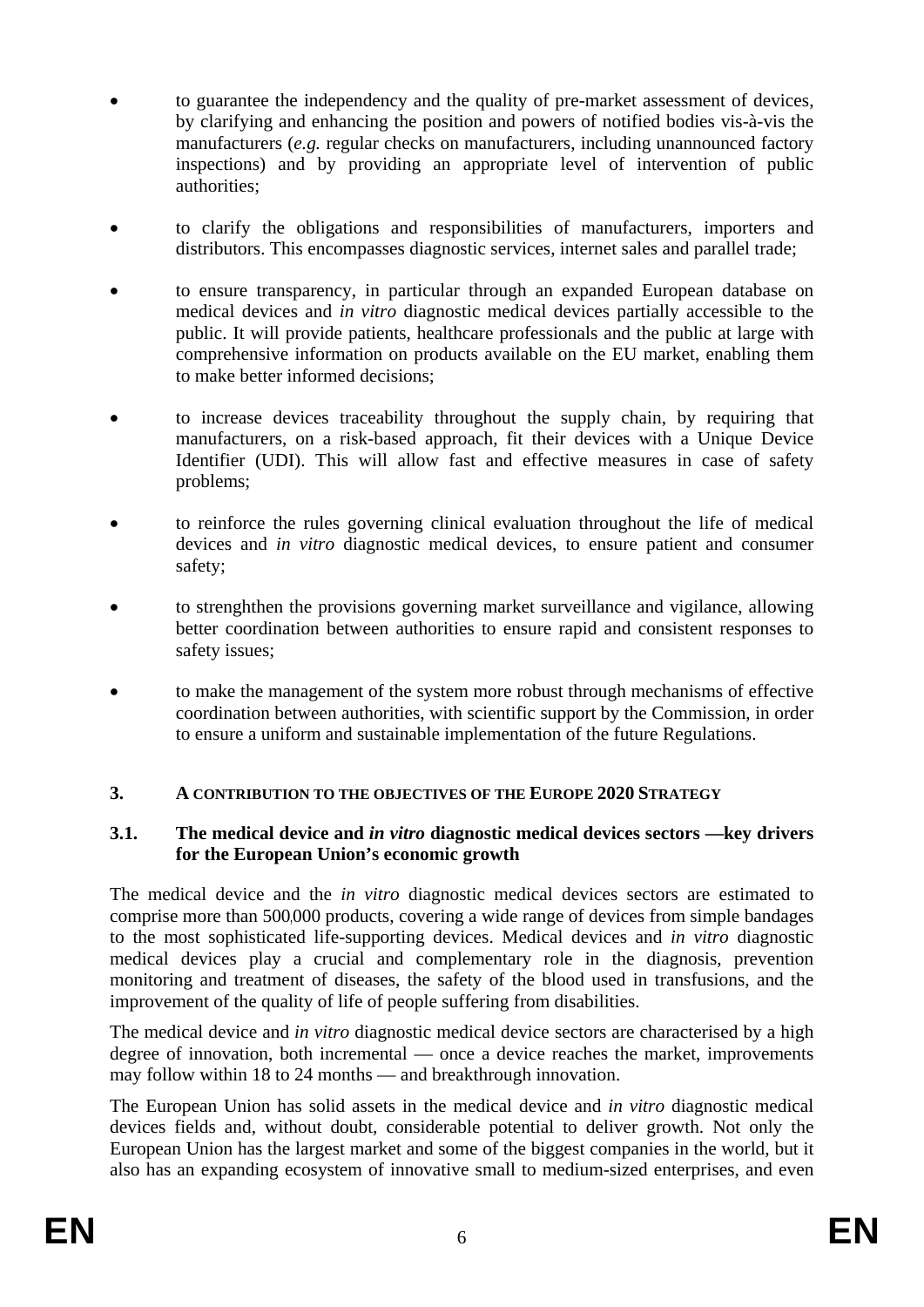micro enterprises, which are the innovators of the future. The medical device and *in vitro* diagnostic medical devices sectors have already proven to be key drivers of European economic growth. They contribute substantially to European Union's balance of trade, employs more than 500,000 people in about 25,000 companies, 80% of medical devices companies and 95% of *in vitro* diagnostic medical devices companies being small to mediumsized or micro enterprises. In 2009, they generated annual sales of around EUR 95 billion (EUR 85 billion for medical devices and EUR 10 billion for *in vitro* diagnostic medical devices) in the European (EU/EFTA) market<sup>11</sup>, the main markets being Germany (EUR 21 billion for medical devices and EUR 2.17 billion for *in vitro* diagnostic medical devices), France (EUR 17 billion for medical devices and EUR 1.7 billion for *in vitro* diagnostic medical devices) and the United-Kingdom (EUR 11 billion for medical devices and EUR 0.7 billion for *in vitro* diagnostic medical devices). Last but not least, they are sectors that invest heavily in research and development, as about 6-8% of medical devices annual sales and 10% of *in vitro* diagnostic medical devices annual sales are ploughed back into research each year, equivalent respectively to some EUR6.5 billion and some EUR 1 billion, usually through collaboration with healthcare professionals and academia, in order to better identify and respond to emerging medical needs.

Innovation in medical devices and *in vitro* diagnostic medical devices has gained pace in recent years. Scientific and technological progress, such as progress in drug-device combination products, tissue engineering, information and communication technologies (ICT), nano-science, personalised medicine and genetics, are creating new opportunities for improving healthcare and could culminate in a revolution in how healthcare services are delivered.

This innovation is central to the promotion of the smart, sustainable and inclusive growth which the European Union is determined to achieve through the Europe 2020 Strategy.

Safe and innovative devices have the potential to:

- keep people healthy and active for longer, by, for example, offering solutions for disease prevention or early diagnosis; this has a positive impact on productivity and competitiveness;
- make the healthcare sector more sustainable, as they can, for instance, help in preventing or reducing hospitalisation;
- improve skills and create jobs, since the healthcare sector employs one in ten of the most qualified workers in the European Union.

With the proposed legislation, the Commission aims also at maintaining the competitiveness and innovation capacities of the medical device industry by further harmonising the rules governing the medical device and the *in vitro* diagnostic medical device sectors and the enforcement practices in the Member States. In particular, it is estimated that the establishment of a central registration tool would help reducing the administrative costs by up to EUR 157mio. Also an EU vigilance portal with central reporting of serious incidents instead of multiple reporting is expected to bring about non negligible reductions in administrative costs.

<sup>11</sup> World Bank, EDMA, Espicom and Eucomed calculations, 2009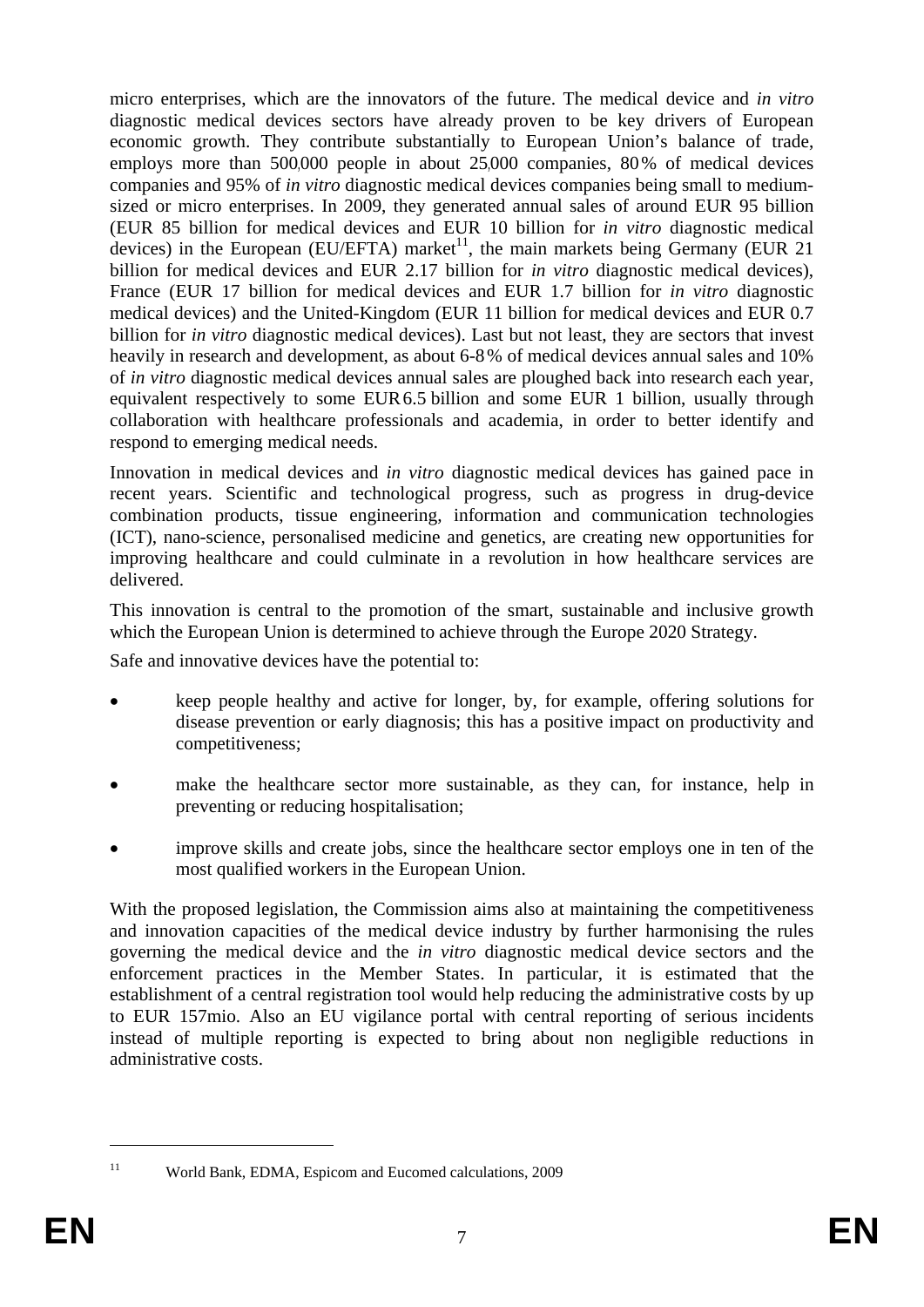#### <span id="page-7-0"></span>**3.2. Medical devices and** *in vitro* **diagnostic medical devices support smart growth**

# <span id="page-7-1"></span>*3.2.1. Digital Agenda for Europe12*

Progress in medical devices, in *in vitro* diagnostic medical devices and in information and communication technology (ICT) made it possible to radically transform the way healthcare services are delivered and to identify potential solutions to the demographic, societal and scientific challenges the European Union is facing.

In particular, over the last few years, e-Health technologies — many of which are medical devices or *in vitro* diagnostic medical devices — have created new possibilities for remote diagnosis, monitoring or treating patients and reducing hospitalisation, thus saving time and money for patients, healthcare providers and social security systems. Such innovations may offer the chance to make healthcare systems more efficient, thus providing equitable access to healthcare for millions of European citizens. These objectives are critical given the increasing incidence of chronic diseases, an ageing population and a shrinking healthcare workforce.

E-Health provides important opportunities to improve overall healthcare delivery. However, to reap these benefits, e-Health still presents challenges that the European Union is determined to tackle through, in particular, the Digital Agenda for Europe, the e-Health Action Plan<sup>13</sup> and the Directive on the application of patients' rights in cross-border healthcare<sup>14</sup>. This is necessary to achieve interoperable e-Health services in the European Union, to the benefit of patients (*e.g.* safety of treatments received and delivery of care at the point of need), healthcare professionals (*e.g*. improved quality and safety of care and up-todate patient status information) and industry (*e.g.* opening up competition, reducing development costs).

#### <span id="page-7-2"></span>*3.2.2. Innovation Union15*

Due to European Union's ageing population and strong competitive pressures from globalisation, future economic growth and jobs will increasingly have to come from innovation, be they related to products, services, processes, organisation or business models.

The Innovation Union initiative and its European Innovation Partnerships, in particular the Partnership on Active and Healthy Ageing, place great emphasis on the potential role of medical devices and *in vitro* diagnostic medical devices. By providing innovative solutions for prevention, early diagnosis, monitoring and assistance for independent living, devices may indeed have a crucial role to play in improving the health, mobility, independence and thus quality of life of citizens, in particular the elderly.

#### <span id="page-7-3"></span>**3.3. Medical devices and** *in vitro* **diagnostic medical devices support sustainable growth**

Globally, medical devices and *in vitro* diagnostic medical devices represented less than 5% of Member States' healthcare spending in 2011 (*e.g.* 3% in Germany, 4% in the United-Kingdom, 5% in Sweden)<sup>16</sup>, and offer alternatives to systematic or long-term hospitalisation, such as early diagnostic, minimally invasive surgical devices or home-use devices. In doing

<u>.</u>

<sup>&</sup>lt;sup>12</sup> COM(2010) 245 final/2

 $13$  COM(2004) 356 final

<sup>&</sup>lt;sup>14</sup> OJ L 88, 4.4.2011, p.45

 $^{15}$  COM(2010) 546 final

<sup>16</sup> Espicom Health-care Intelligence — Medical Market Forecasts to 2011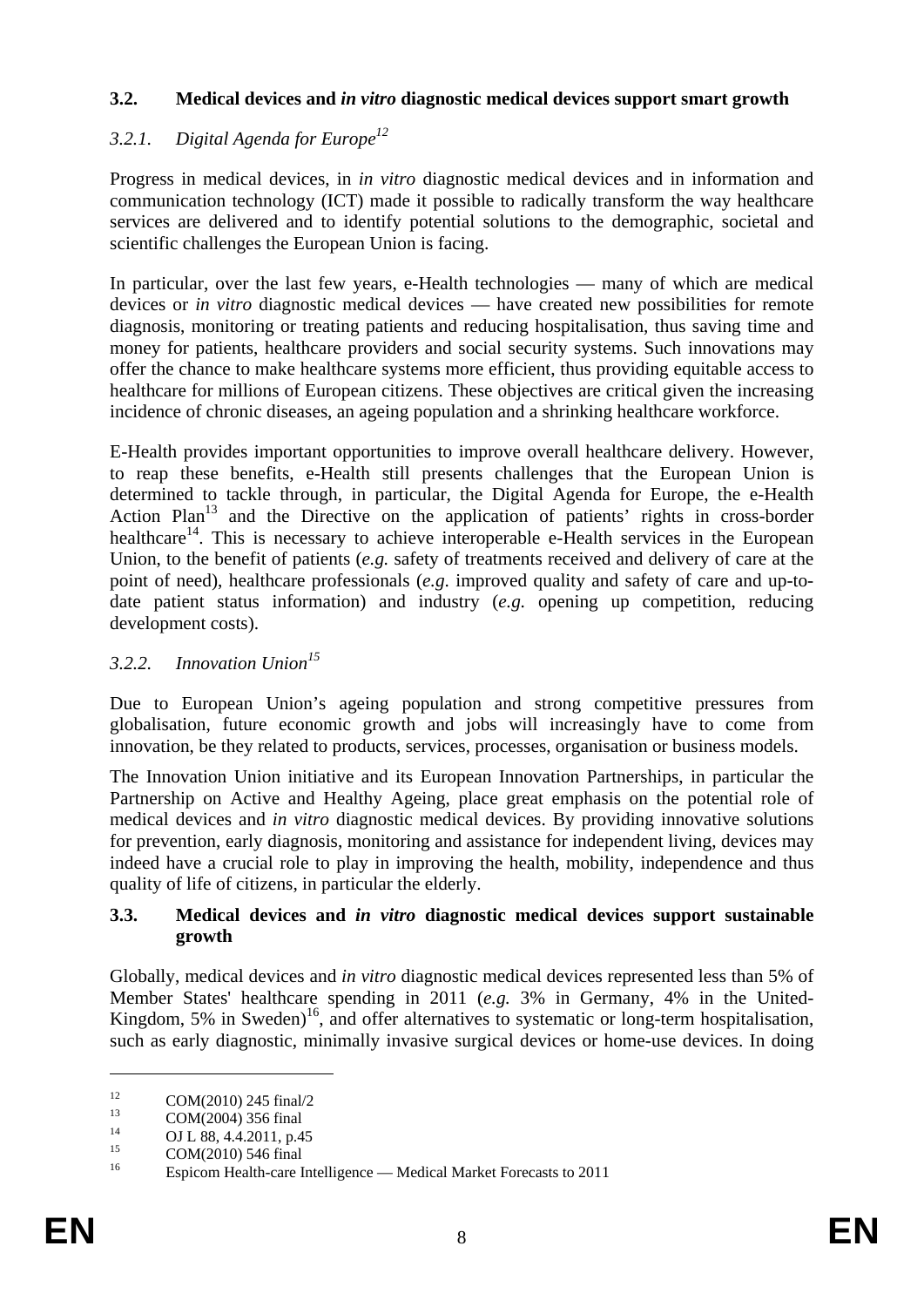so, medical devices support the long-term sustainability and efficiency of healthcare systems and have a positive impact on the productivity and competitiveness of the European Union's economy.

Medical devices and *in vitro* diagnostic medical devices are often an integral part of modern hospital services, and the strong link between a device and the surrounding environment often makes it difficult to correctly measure the added value of introducing an innovative device. The European Union supports projects aimed at improving health technology assessment methodologies for devices through the Seventh Framework Programme of the European Community for research, technological development and demonstration activities<sup>17</sup>. Improved methodologies will make it easier for health decision-makers to identify which new devices can contribute to efficiency gains and improved services. The establishment of a voluntary European Health Technology Assessment (HTA) network in 2013 will additionally enable easier sharing of HTA knowledge concerning devices and other health technologies among Member States.

# <span id="page-8-0"></span>**3.4. Medical devices and** *in vitro* **diagnostic medical devices support inclusive growth**

As the medical device and *in vitro* diagnostic medical devices sectors are comprised primarily of small to medium-sized and micro enterprises, they are major providers of jobs, especially highly skilled jobs in research and manufacturing, contributing directly to the Europe 2020 Strategy's aim to deliver high levels of employment.

Innovative solutions, for instance in the form of telemedicine or assisting technologies, offer great potential for improving access to medical services, combating health inequalities and social exclusion, and enabling more people suffering from diseases or disabilities to live independently and take an active part in society.

# <span id="page-8-1"></span>**4. CONCLUSION**

Safe, effective and innovative medical devices and *in vitro* diagnostic medical devices can certainly bring important benefits to the health of European citizens. They are also crucial in helping the European Union to meet current and upcoming demographic, societal and scientific challenges.

Health is also a clear determinant of economic growth. In this context, innovation in the medical device and *in vitro* diagnostic medical device areas occupies a central place in initiatives falling in the framework of the Europe 2020 Strategy, in particular under the Innovation Union and the Digital Agenda for Europe flagship initiatives.

The proposed Regulations on medical devices and on *in vitro* diagnostic medical devices have the objective of bringing these two aspects together under two safe, transparent and sustainable set of rules, built on a long-term vision. They will allow the European Union to continue to ensure a high level of health protection and counteract emerging doubts and decreased confidence of patients, consumers and healthcare professionals in medical devices and *in vitro* diagnostic medical devices, while at the same time fostering innovation and competitiveness of these two sectors.

The proposed legislation is an essential 'push' factor for fostering a European Union of active and healthy citizens where patients, consumers and healthcare professionals can reap the

<sup>17</sup> OJ L412, 30.12.2006, p1